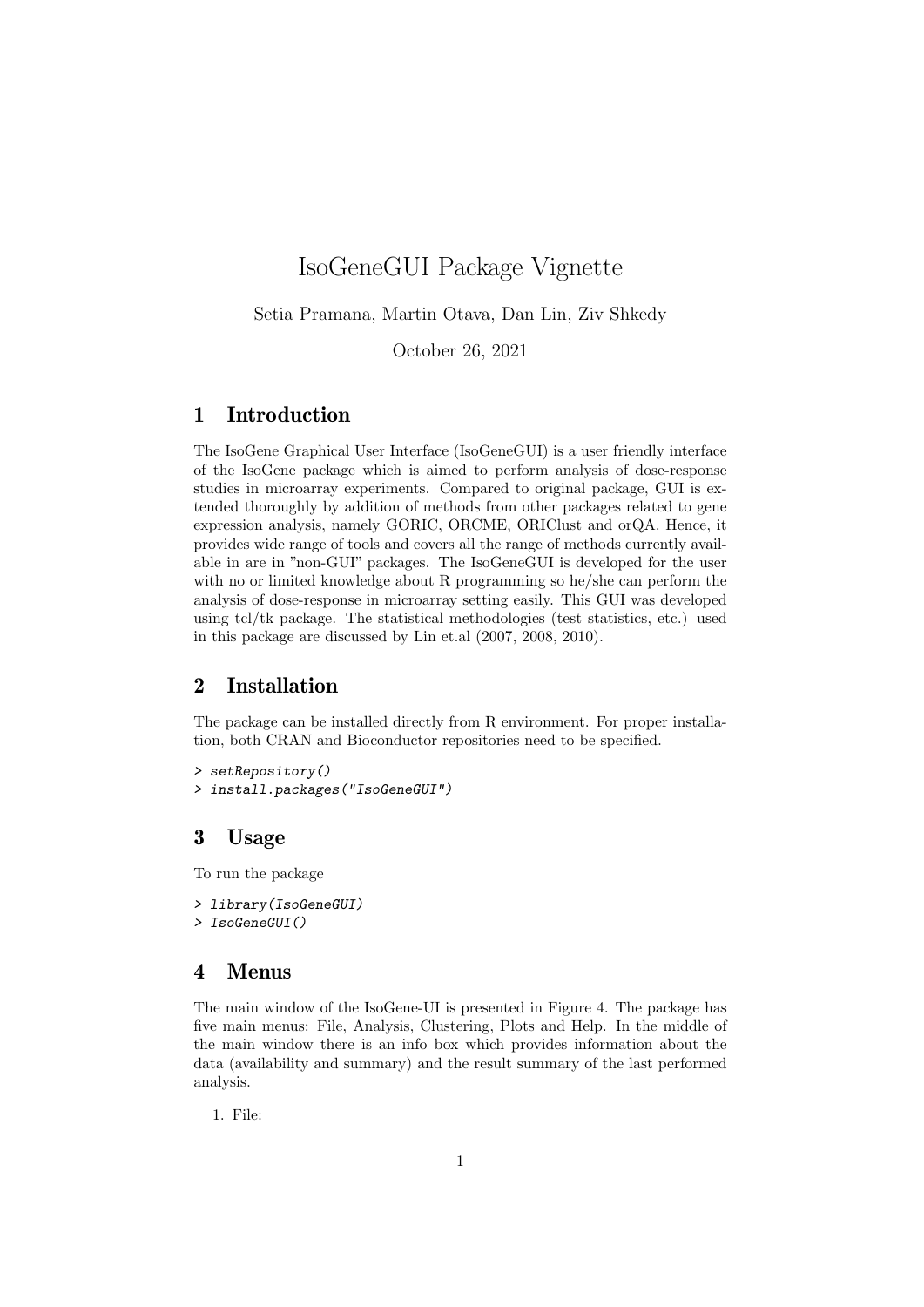| o l<br>7% IsoGene GUI 2.0                                                                                         | 同<br>$\mathbf{x}$ |  |  |  |  |
|-------------------------------------------------------------------------------------------------------------------|-------------------|--|--|--|--|
| File<br>Analysis Clustering<br>Plots<br>Help                                                                      |                   |  |  |  |  |
|                                                                                                                   |                   |  |  |  |  |
|                                                                                                                   |                   |  |  |  |  |
| <b>Welcome to IsoGene GUI 2.0</b>                                                                                 |                   |  |  |  |  |
| A Graphical User Interface for dose response analysis in microarray experiments                                   |                   |  |  |  |  |
|                                                                                                                   |                   |  |  |  |  |
| Infobox                                                                                                           |                   |  |  |  |  |
| Data<br>中中中中中中中<br>LRT: Asymptotic<br>Permutation<br>SAM<br>LRT: orQA<br><b>GORIC</b><br><b>ORCME</b><br>ORIClust |                   |  |  |  |  |
|                                                                                                                   |                   |  |  |  |  |

Figure 1: The main window of the ISoGeneGUI.

- (a) Open dataset
	- i. R workspace (\*.RData files)
	- ii. Excel or Text file (\*.xls or \*.txt files)
- (b) Show dataset
- (c) Exit
- 2. Analysis:
	- (a) Set seed
	- (b) Likelihood Ratio Test (E2): Asymptotic
	- (c) Permutation
	- (d) Significant Analysis of Microarrays (SAM)
		- i. SAM Permutation
		- ii. SAM Analysis
	- (e) Likelihood Ratio Test (E2): orQA
	- (f) GORIC
- 3. Clustering:
	- (a) ORCME
	- (b) ORIClust
- 4. Plot: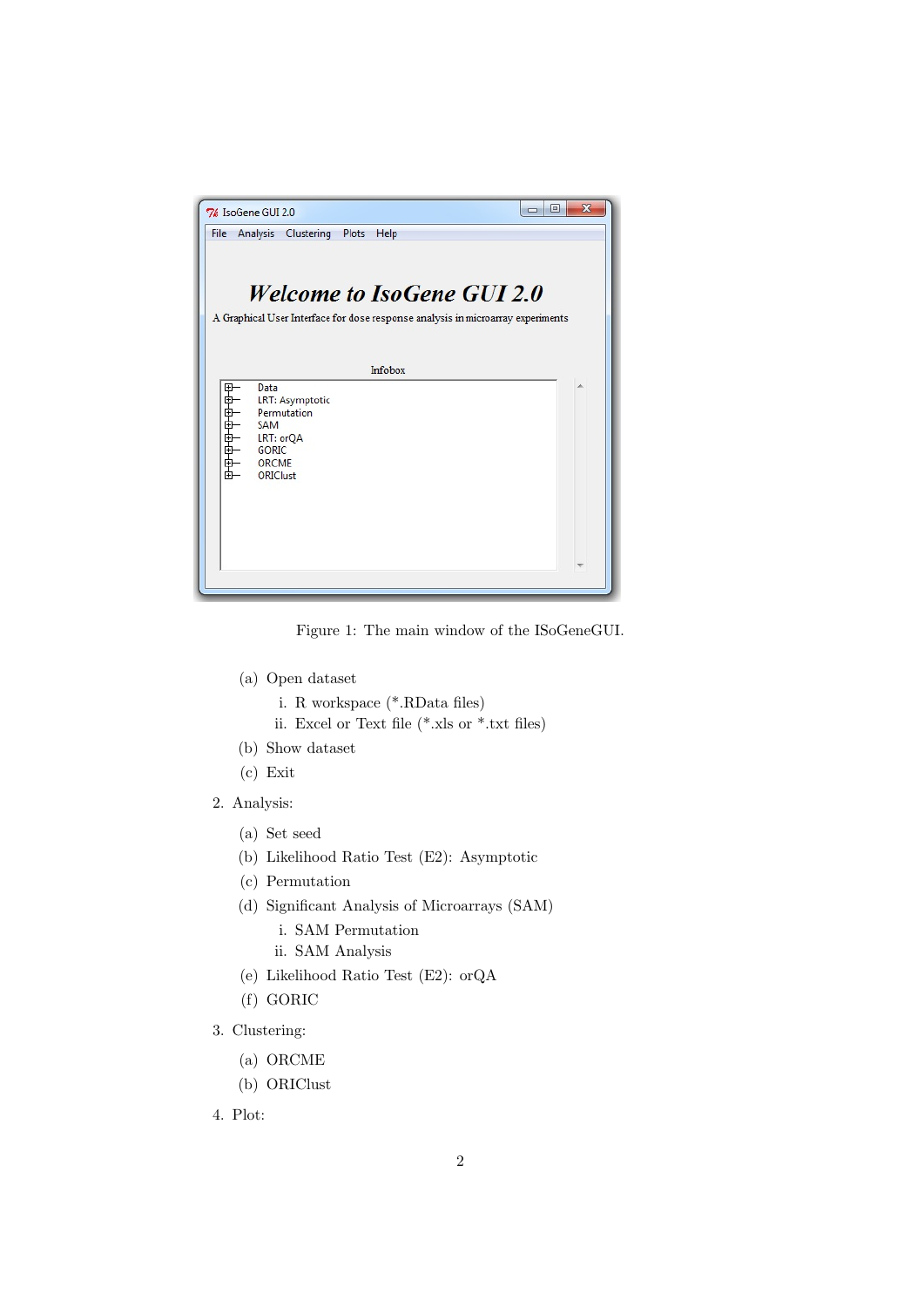- (a) IsoPlot
- (b) Permutation Plot
- (c) SAM Plot
	- i. Plot of FDR vs. Delta
	- ii. Plot of number of significant genes vs. Delta
	- iii. Plot of number of False Positive vs. Delta
- (d) User defined scatter plot
- (e) Plot ORCME clusters
- 5. Help:
	- (a) IsoGene Help
	- (b) IsoGeneGUI Help
	- (c) About

## 5 Reading the Data

In the first step of the analysis, the data is uploaded to the package using the File menu. The package can read data in R workspace file (\*.RData), Microsoft Excel and text files. Once the the data is uploaded, information about the data is presented automatically in the info box of the main window.

### 5.1 R workspace files

The format of the gene expression data should be a matrix or table where the columns are the arrays and the rows are the genes. The dose information should be a vector or table that contains the dose levels which corresponds to the arrays in the expression matrix/table.

The package provides an R workspace example dataset called dopamine2. For the dopamine2 data, the dose levels are given by

> dose [1] 0.00 0.00 0.01 0.01 0.04 0.04 0.16 0.16 0.63 0.63 [11] 2.50 2.50 0.00 0.00 0.00 0.01 0.01 0.01 0.04 0.04 [21] 0.16 0.16 0.63 0.63 2.50 2.50

while the expression matrix has the following structure:

```
> dopamine[1:5, 1:6]
           X1 X2 X3 X4 X5
201_at 2.579138 2.318749 2.496895 2.456772 2.479480
202_at 2.140561 2.061804 2.131749 2.107638 2.086722
203_at 6.988566 6.620562 5.764725 6.326178 7.020716
204_at 11.081855 9.974999 10.790689 10.702516 10.544664
205_at 12.104545 12.076975 11.989770 12.151120 12.118520
```
Part of the dopamine2 can be obtained in folder "exampleData" inside the package.

The full example data in R workspace, text and Excel files can be obtained from: http://ibiostat.be/online-resources/online-resources/isogenegui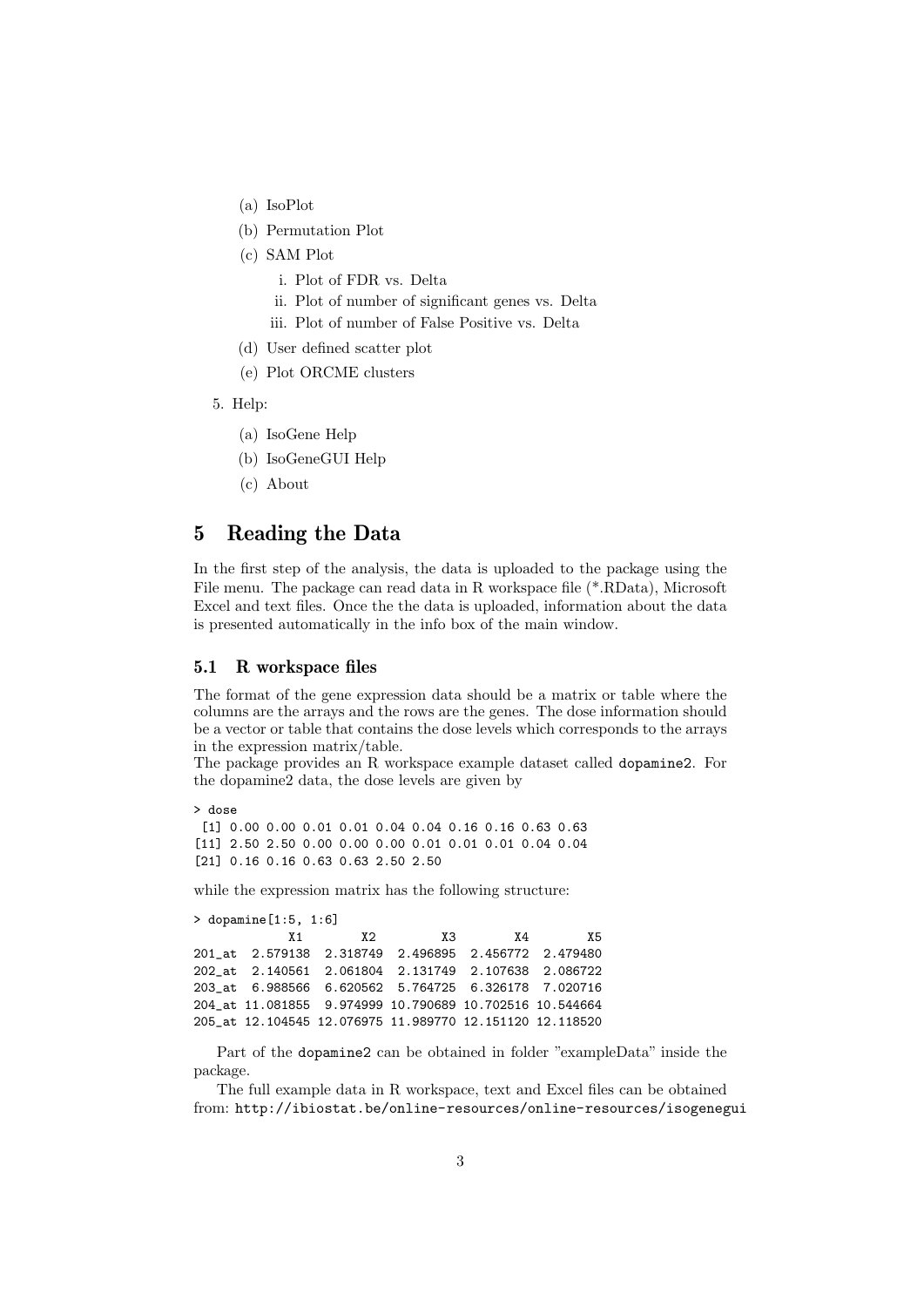#### 5.2 Open the data set

In order to upload the R workspace we choose in the file menu in Figure 4a the following sequence:

#### File > Open dataset > R workspace

The package will automatically refer to the example data dopamine2 if the option to open R workspace is choosen.

### 5.3 Text and Excel files

Text files and Excel files can be uploaded to IsoGene-GUI as well using following sequence in the dialogue box:

#### File > Open dataset > Excel or Text files

The format of the Text and Excel files should be a matrix where the columns are the arrays and the rows are the genes. Optionally, the first column can contain gene names and header can be used. The dose information should be a single column containing the dose levels which corresponds to the arrays in the expression matrix/table.

## 6 Exploratory Data Analysis

To explore the expression of the genes, the IsoGeneGUI provides the submenu IsoPlot from Plots menu. This feature displays the data points, sample means at each dose and an isotonic regression line.

There are three input options to draw the isotonic regression plot, using gene  $name(s)$ , row number(s) or using a range of row numbers. There are also three check boxes:

- 1. Dose as ordinal. This option will draw the plot and treat dose as ordinal scale. The default will plot with dose as a continuous variable.
- 2. Show isotonic regression curve for both direction. The default plot just display the isotonic trend/curve which is more likely fit the data. By checking this option, the isotonic trend for both directions will be displayed.
- 3. Show summary of the data. This option is to provide a short summary of each selected gene.

## 7 Data Analysis

The IsoGeneGUI package provides four options for analysis: (1) analysis with the likelihood ratio test statistic (LRT) using its exact p-values, (2) resampling based analysis (from IsoGene and orQA package), (3) significance analysis of microarrays (SAM) and (4) generalized order restricted information criterion (GORIC).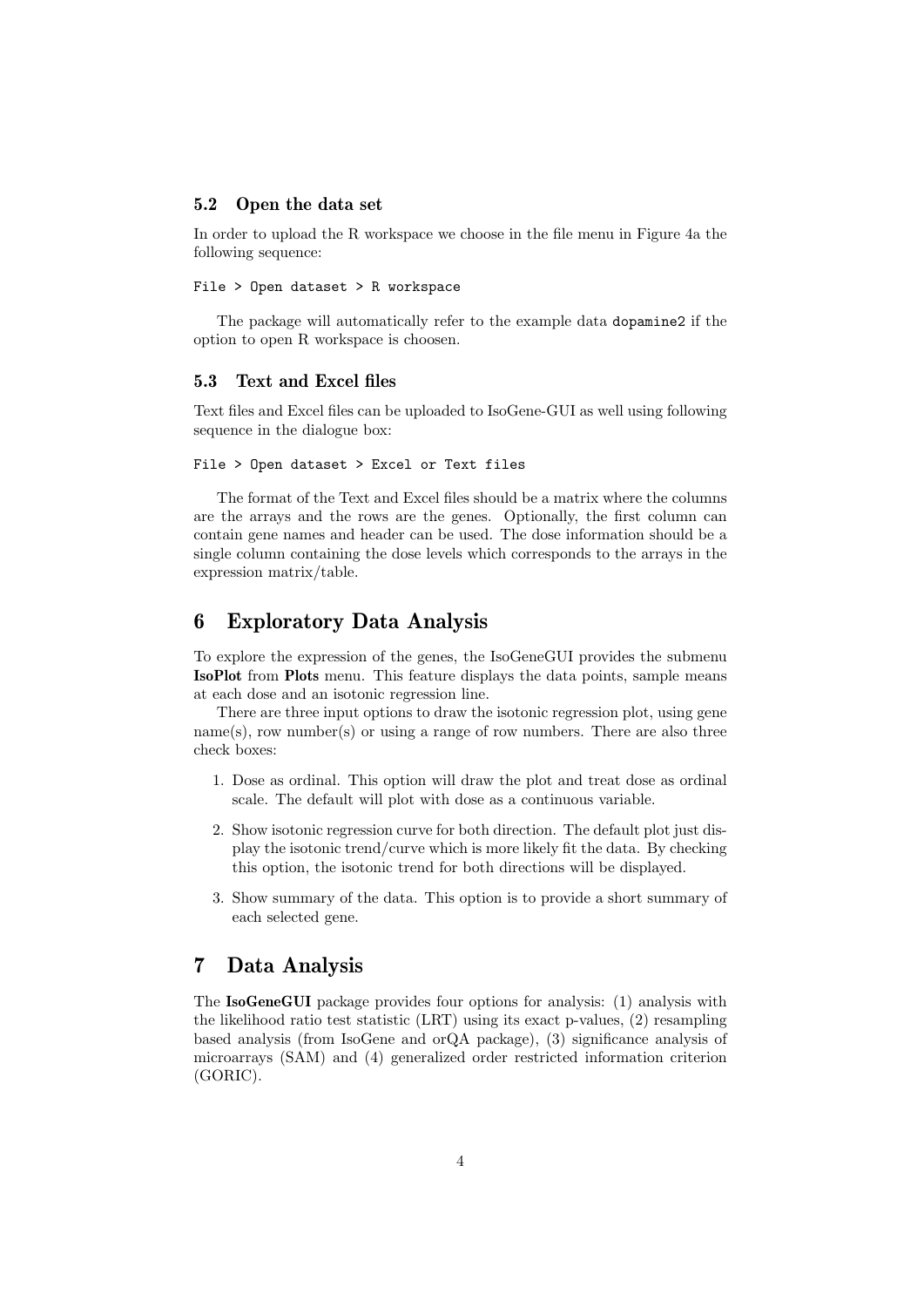### 7.1 LRT Using exact p-values

To perform the exact LRT we choose the following sequence in the analysis menu:

```
Analysis > Likelihood Ratio Test (E2): Asymptotic
```
Then the main dialog box for analysis based on the LRT using exact p-values is shown in Figure 2.

| 76 Global Likelihood Ratio Test (E2) Analysis                                    |                            |                   |                |           |  |  |
|----------------------------------------------------------------------------------|----------------------------|-------------------|----------------|-----------|--|--|
| Calculate the p-values for E2<br>Select the genes:<br>All Genes                  |                            |                   |                |           |  |  |
| <b>C</b> Genes Range                                                             | From                       | To                |                | Calculate |  |  |
| P-value adjustment:                                                              |                            |                   |                |           |  |  |
| $V$ BH                                                                           | BY                         |                   | <b>SidakSS</b> | SidakSD   |  |  |
| $\Box$ Holm<br>Overall Significant Level:<br>Display the significant genes<br>I. | Hochberg                   | 0.05<br>Calculate | Bonferroni     |           |  |  |
| Save significant genes                                                           | Save results for all genes |                   |                |           |  |  |
| Plots:                                                                           |                            |                   |                |           |  |  |
| $\Gamma$ Plot E2 values vs raw p-values                                          |                            |                   |                |           |  |  |
| $\Box$ Plot Fold change vs E2                                                    |                            |                   |                |           |  |  |
| $\Box$ Ranking Plot (Adjust the p-values first)                                  |                            |                   |                |           |  |  |
|                                                                                  |                            | Produce plots     |                |           |  |  |
| Exit the analysis                                                                |                            |                   |                |           |  |  |

Figure 2: The main dialog box of Likelihood Ratio Test  $E^2$  analysis.

Note that the users can choose to perform the analysis for all the genes on the array or on predefined subset. In addition, in order to adjust for multiplicity, we need to select from the menu the adjustment method to be used and the overall error rate.

### 7.2 Resampling Based Methods

Resampling based analysis can be performed by choosing either of following options in analysis menu:

```
Analysis > Permutation
Analysis > Likelihood Ratio Test (E2): orQA
```
first option implements function from IsoGene package and offers five different test statistics as shown in Figure 3 that presents the main menu for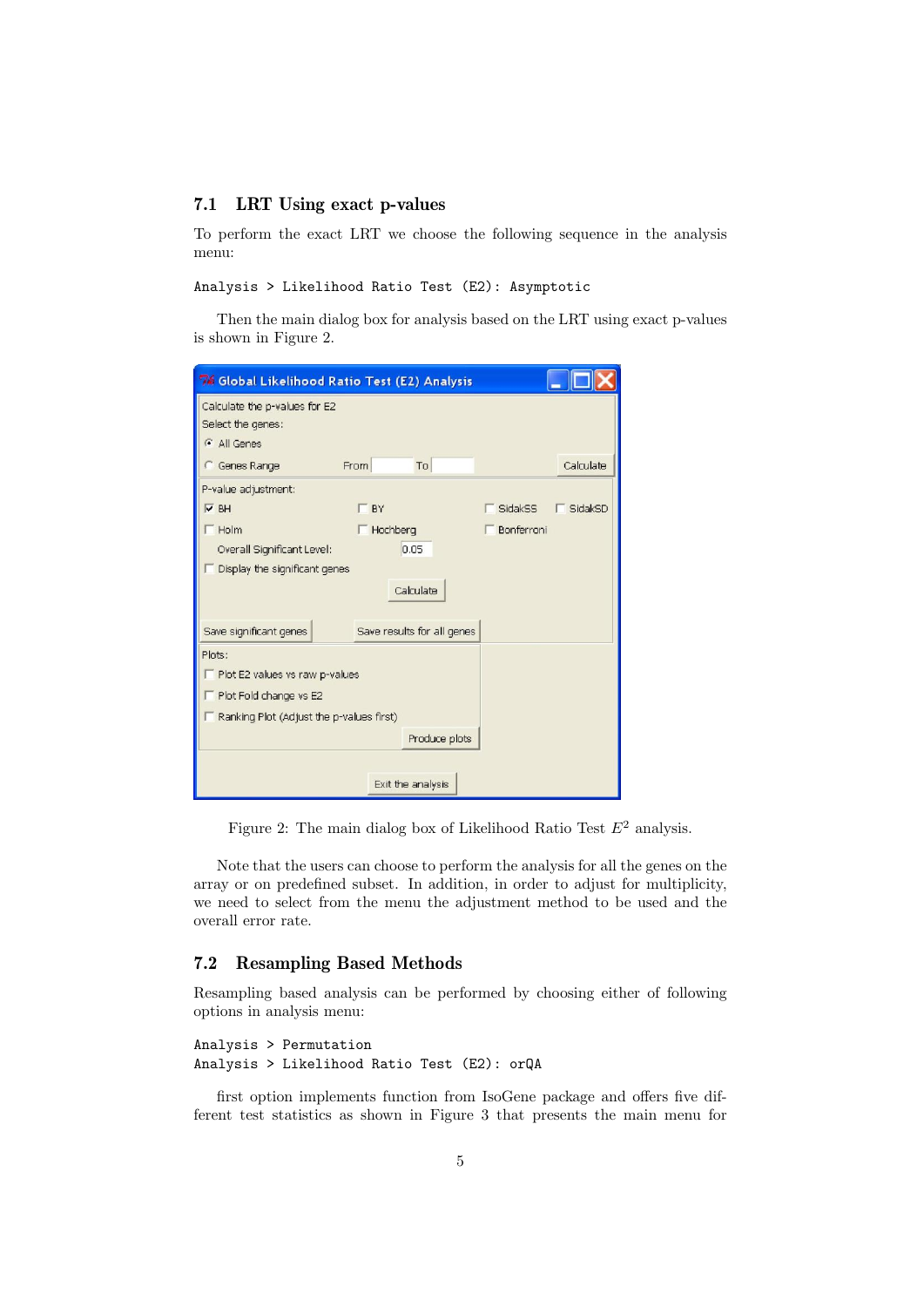

Figure 3: The main dialog box for resampling-based monotone trend test.

resampling method. Second option implements functions from package orQA and provides virtually same menu as in Figure 2. However, computation is done using permutation test. The orQA implementation is much faster than the one from IsoGene, but its restricted only to E2 statistics. Hence, iif it is only interest, we recommend orQA implementation. If you are interested in other test statistics, Permutation option is proper choice. In both options, we need to specify the number of permutations and the multiplicity adjustment(s). Similar to the  $E<sup>2</sup>$  menu, we can specify default graphical displays.

### 7.3 Significance Analysis of Microarrays (SAM)

The IsoGene-GUI also provides testing for the dose-response relationship under order restricted alternatives using the Significance Analysis of Microarrays procedure (SAM). To perform this analysis there are two main steps: (1) calculating the SAM regularized test statistic using permutation and (2) the SAM analysis. These two steps are performed by two sub menus in the SAM menu.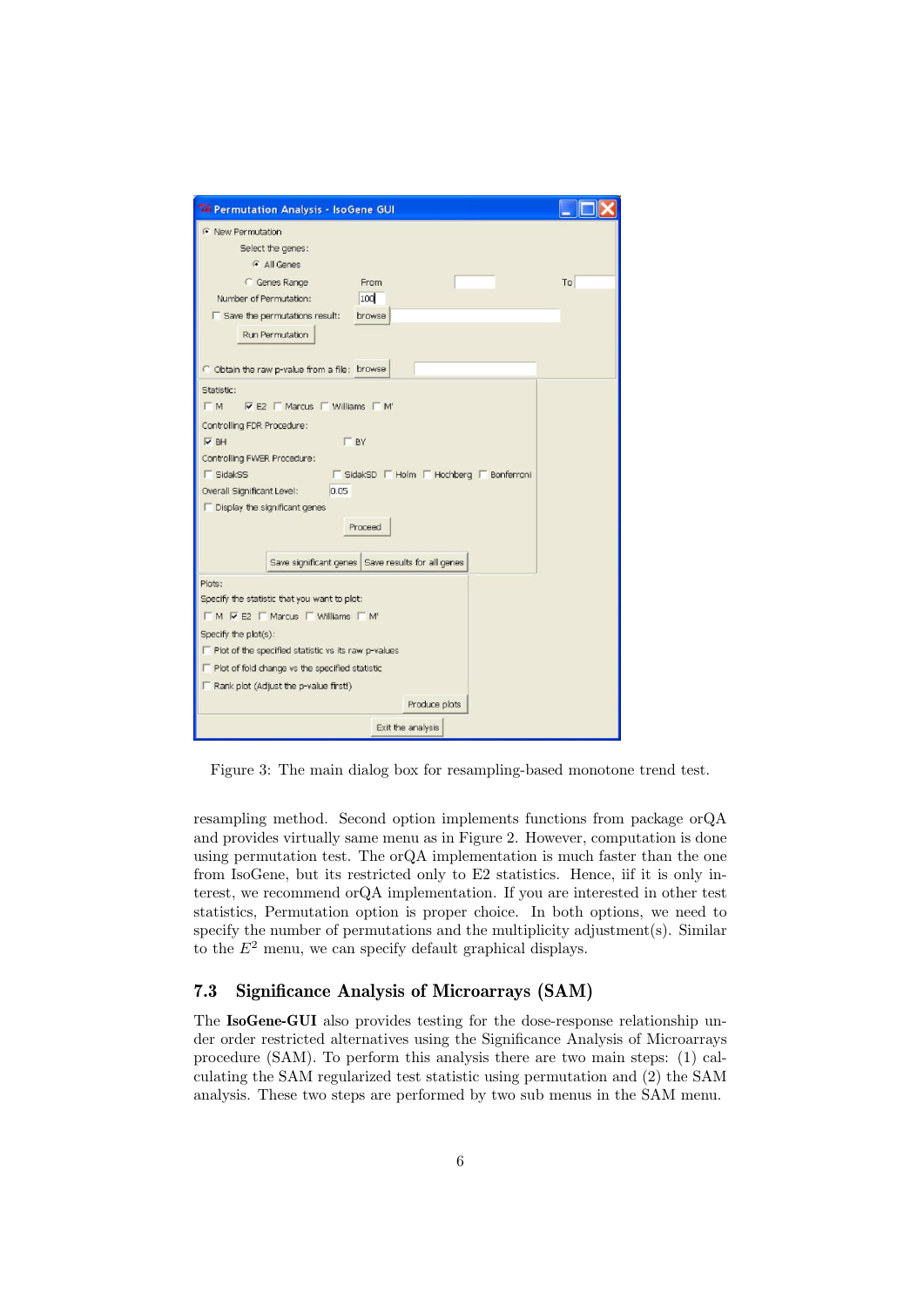

Figure 4: The main dialog box for SAM analysis.

Analysis > Significance Analysis of Microarrays > SAM Permutation Analysis > Significance Analysis of Microarrays > SAM Analysis

Then in the first step several options of the use fudge factor are provided. User can specify to use no Fudge Factor, Automatic Fudge factor (fudge factor will be calculated using the methods described in the SAM manual), or the fudge factor based on a specific percentile.

After the statistics are computed or loaded from a file, we now can perform the SAM analysis. After specifying the test statistic, the main dialog box of SAM analysis, which shows the plot of the observed versus the expected test statistics and other options, will be shown (see Figure 4).

Note that, in this plot we can change the delta value (automatically using delta slider or manually using delta input box) and the FDR level.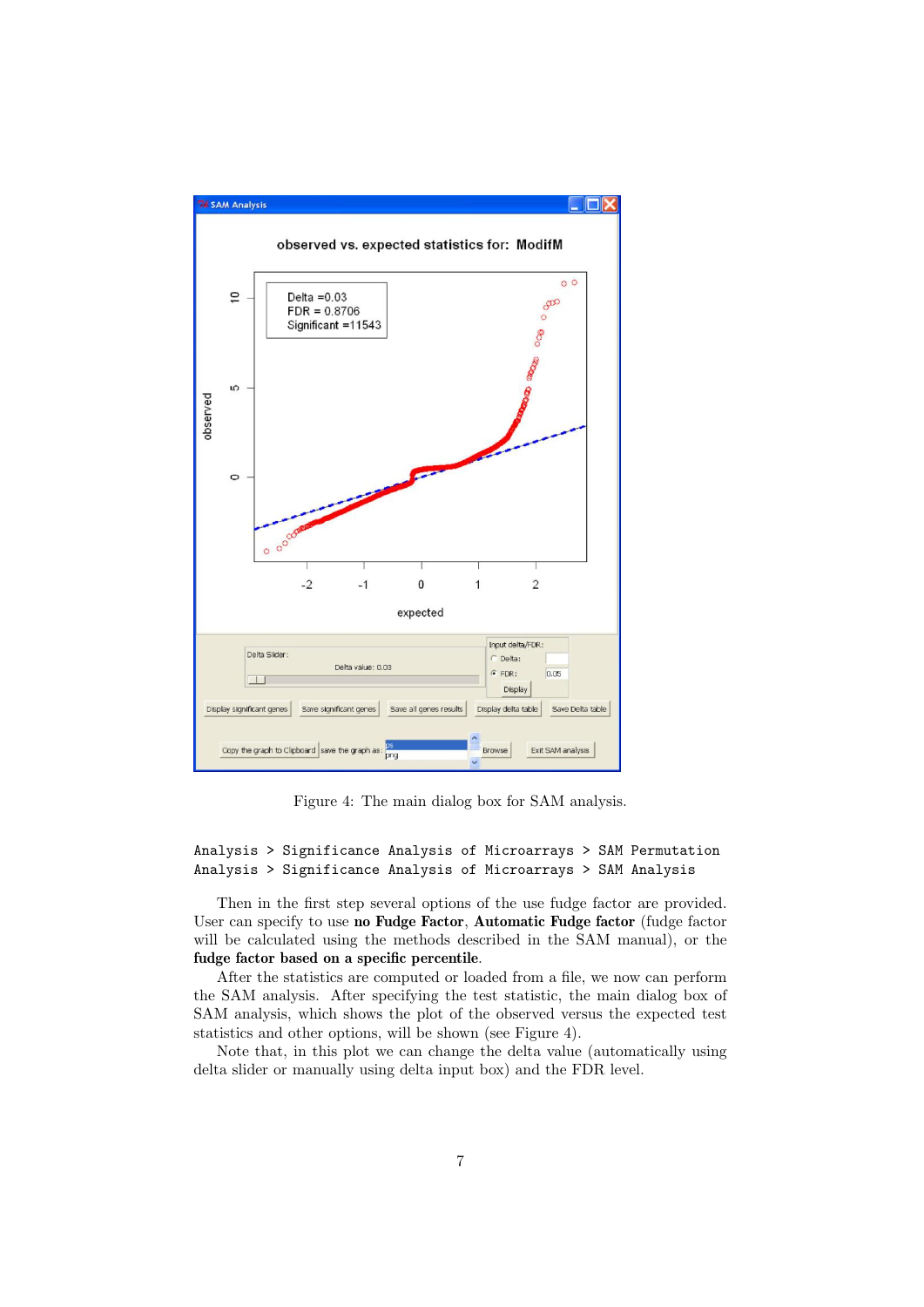### 7.4 Generalized Order Restricted Information Criterion (GORIC)

The GORIC method (Kuiper et al., 2014) focuses on model selection rather then estimates. Its implementation in the IsoGeneGUI package fits all possible models under monotonicity assumption and output their posterior probability based based on information criterion. The information criterion used takes into account order constraints and adjust the penalty accordingly. The posterior probability of model is computed via simulations. Therefore, the procedure is computationally intensive and in the pacakge, it is allowed to compute it for one gene at the time only. Therefore, it should be applied only on genes selected by other analyses as especiallz itneresting ones. The resulting posterior probabilities can be used for model selection purposes.

Analysis > GORIC

## 8 Clustering

The IsoGeneGUI package provides two methods for gene clustering according to their profiles: (1)  $\delta$ -clustering method that focus on order restricted clustering with monotonicity assumption (ORCME), (2) information criterion based clustering (ORIClust).

### 8.1 Order Restricted Clustering for Microarray Experiments (OR-CME)

Clustering analysis performed by ORCME package is based on delta-biclustering algorithm (Cheng and Church, 2000). It clusters genes according to their overall profile of isotonic means. The homogeneity of selected clusters can be influenced by appropriate parameter value. The parameter can be optimized with respect to within cluster variability and number of discovered clusters. Compared to ORIClust, the method can create more homogeneous clusters , while focusing on smaller space of possible profiles (monotone ones)

Analysis > ORCME

### 8.2 Order Restricted Information Criterion Based Clustering Algorithm (ORIClust)

The ORIClust performs one-stage or two-stage clustering algorithm based on information criterion ORICC (Liu et al., 2009). The genes are clsutered according to their profiles, while taking into account ordering of doses and shape of dose-response relationship. ORIClust provides wider range of possible profiles, such as umbrella profiles, compared to ORCME.

Analysis > ORIClust

## 9 Saving IsoGeneGUI Outputs

Each plot produced from the analysis in IsoGeneGUI can be copied into clipboard which can be easily pasted into Microsoft Office documents, such as Microsoft Word. It can be done by clicking the Copy to Clipboard button located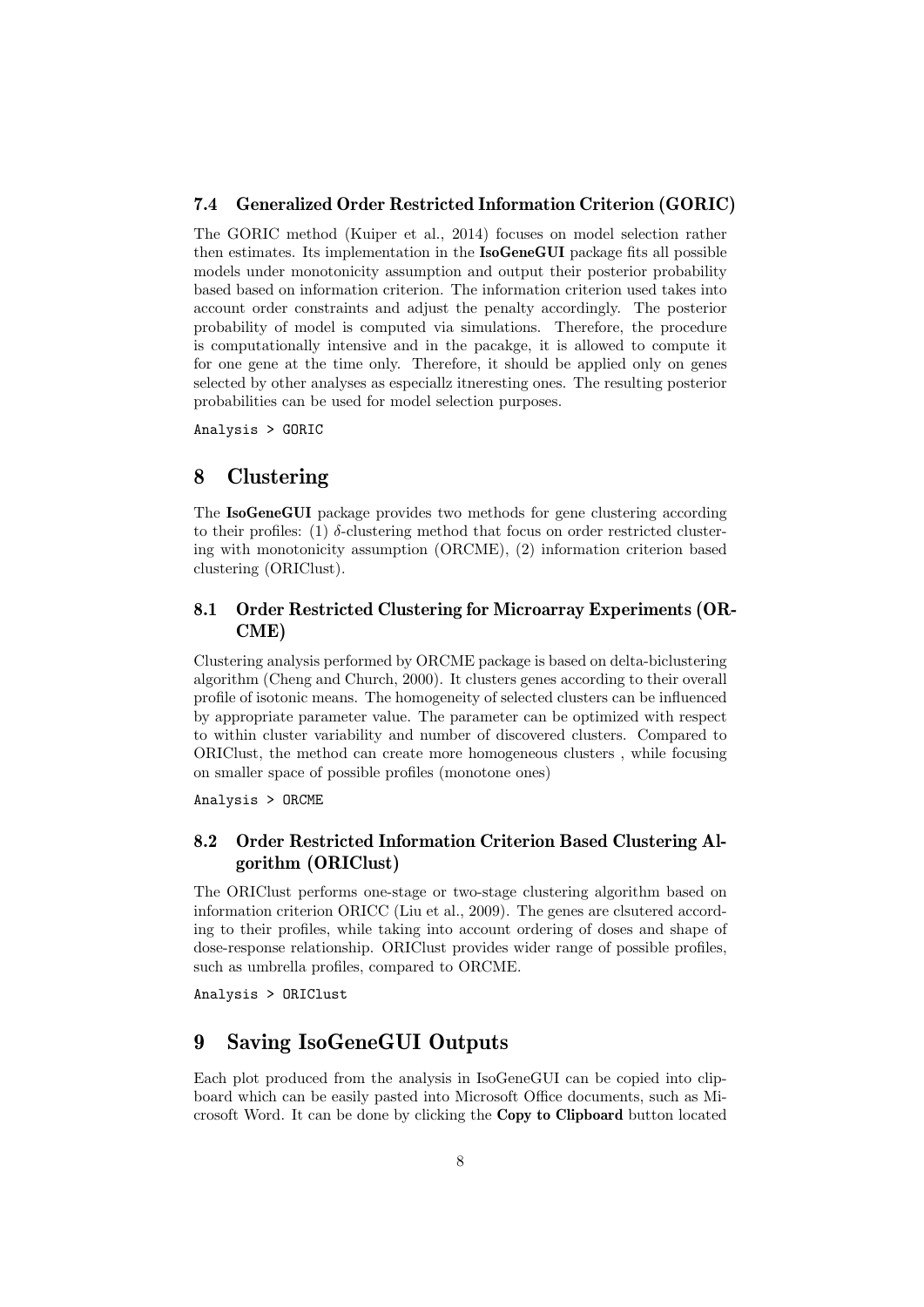in the bottom of the graph and then paste it directly to the document (or Ctrl-V). Furthermore, the plots can also be saved into several image formats (ps, png, jpeg, bmp, tiff). After the format is selected/highlighted from the list, the user can click Browse button to specify the name of the image file and also the file location.

Note that results of all genes and lists of significant genes from the three analysis above can be shown and also saved into an R-workspace and/or an Excel file by clicking Save button.

## 10 Complete users' manual

Users can access the IsoGeneGUI documentation online or by installing the IsoGeneGUI package locally. Then the following code can be typed at R prompt:

```
> if (interactive())
+ {
+ browseURL("http://ibiostat.be/online-resources/online-resources/isogenegui")
+ }
>
```
or alternatively:

```
> if (interactive()) {
+ library(IsoGeneGUI)
  + IsoGeneGUIHelp()
+ }
```
Users can download example dataset and a complete Users' Manual from the site as well.

## References

- 1. Cheng, Y. and Church, G. M. (2000). Biclustering of expression data. In: Proceedings of the Eighth International Conference on Intelligent Systems for Molecular Biology, 1: 93-103
- 2. Kuiper, R. M., Gerhard, D., and Hothorn, L. A. (2014), Identification of the Minimum Efeective Dose for Normally Distributed Endpoints Using a Model Selection Approach, Statistics in Biopharmaceutical Research, 6(1): 55-66.
- 3. Lin, D., Shkedy, Z., Yekutieli, D., Burzykowski, T., Göhlmann, H., De Bondt, A., Perera, T., Geerts, T. and Bijnens, L. (2007) Testing for trends in dose-response microarray experiments: A comparison of several testing procedures, multiplicity and resamplingbased inference. Statistical Applications in Genetics and Molecular Biology, 6(1), Article 26.
- 4. Lin, D., Shkedy, Z., Burzykowki, R., Ion, T., Göhlmann, H.W.H., De Bondt, A., Perera, T., Geerts, T. and Bijnens, L. (2008) An investigation on performance of Significance Analysis of Microarray (SAM) for the comparisons of several treatments with one control in the presence of small